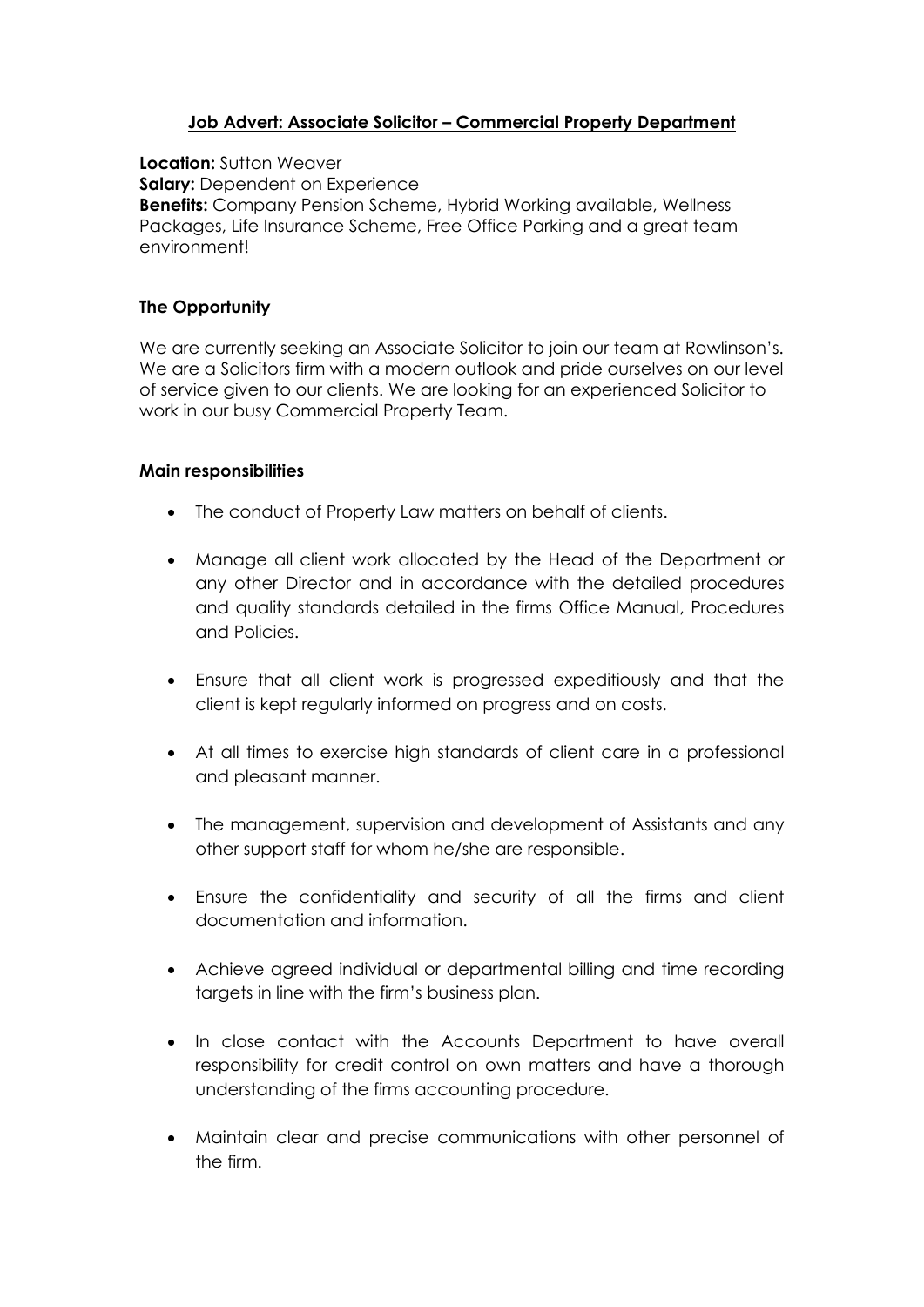- Participate in marketing activities, whether on a firm wide or departmental basis, if asked to do so, and be active in promoting the services of the firm and its image and ethos.
- Ensuring compliance with quality control and risk management procedures for all matters within his/her control.
- Deputising or assisting other colleagues with their workload when needed or providing cover for annual leave or sickness.
- Ensure good working relationships with third parties, external organisations and other bodies.
- To take responsibility for and attend self-development.
- In conjunction with the firm, to comply with relevant training requirements, of the Solicitors Regulation Authority and to assist with inhouse training as may be required.
- Comply with Solicitors Accounts Rules and the Solicitors Regulation Authority Code of Conduct or any other applicable rules as is required by any other professional body.
- Comply with the requirements of the Lexcel and Conveyancing Quality Scheme accreditations and the protocols contained within.

# **Required qualifications, skills and experience**

- Admitted to the Solicitors Roll.
- A minimum of two years experience in Property Law.
- To undertake and provide a profitable contribution to the work of the Property Department.
- To assist with the successful development of the firm in line with the business plan.
- Good computer and IT skills.
- Excellent communication skills.
- Excellent organisational skills and the ability to work to tight deadlines.